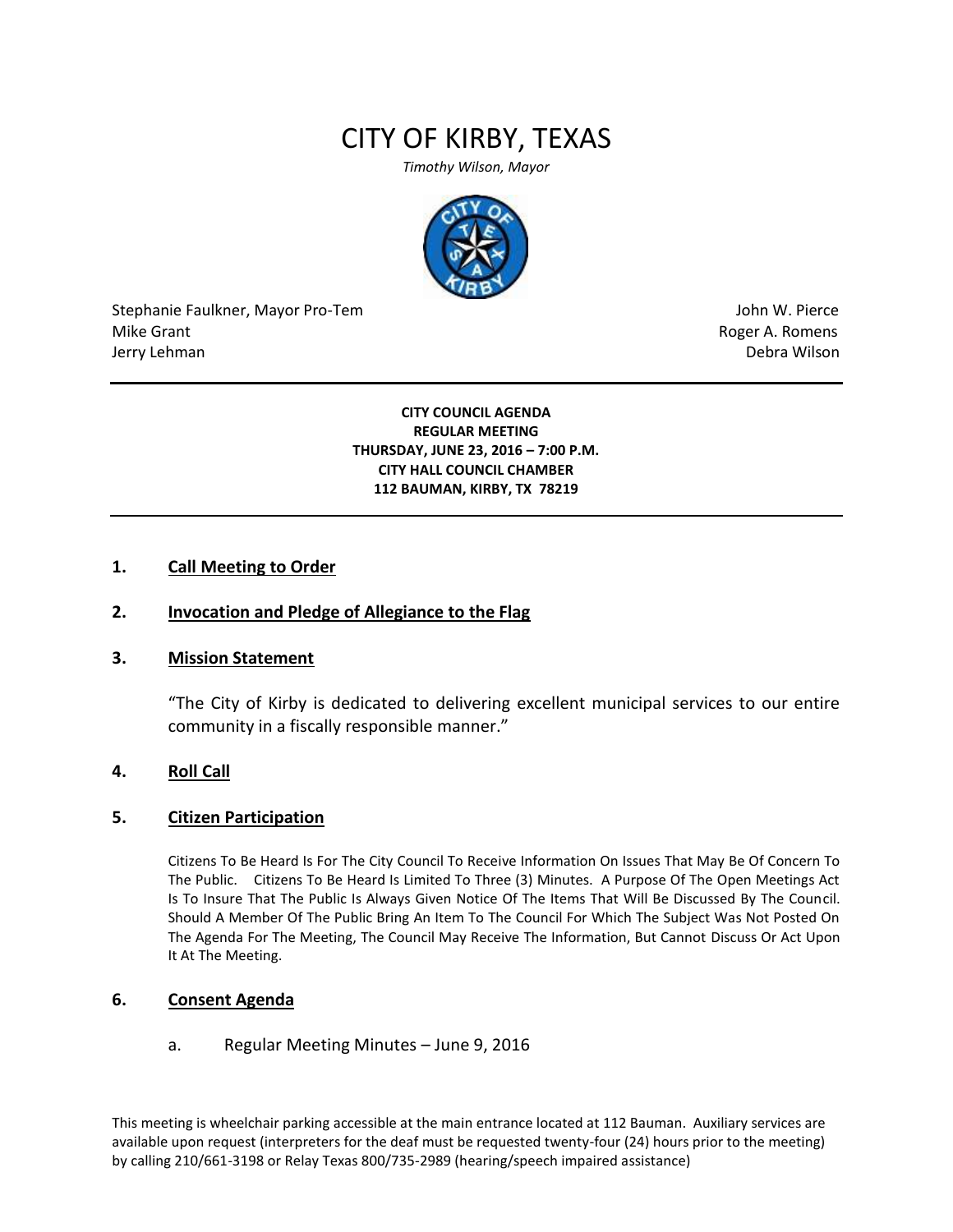# **7. Presentations**

- a. Animal Care Services 2016 Volunteer Awards
- b. Introduction Of New Employees Animal Care Services And Police Department

# **8. Discussion And Possible Action**

- a. Discussion And Possible Action To Consider Ordinance No. O-2016-791 Amending Section 113.01 Of The Code Of Ordinances Of The City Of Kirby To Define "Temporary Food Establishment" And Amending Section 113.07 (D) Of The Code Of Ordinances Of The City Of Kirby To Revise City Rules As To Food Handler Training And To Exempt Food Handlers Working Only At A Temporary Food Establishment From The Training Requirements. This Is The Second Reading
- b. Discussion And Possible Action Regarding Future Plans For Donated Property On Binz Engleman Road
- c. Discussion And Possible Action To Consider City Of Kirby Branding and Marketing Plans
- d. Discussion And Possible Action Establishing 2016-2017 Goals For The City Of Kirby
- e. Discussion And Possible Action To Consider Ordinance No. O-2016-792 Amending the 2015-2016 Municipal Budget Of The City Of Kirby. This Is The First Reading.
- f. Discussion And Possible Action To Appoint Janice L. Russell To The Planning And Zoning Commission To Fill A Term That Expires On August 2016
- g. Presentation On Proposed Revisions To The City Of Kirby Zoning Ordinance And Discussion And Possible Action

# **9. Council Updates**

- a. Administration
- b. Public Works
- c. Finance
- d. Fire
- e. Police
- f. Animal Care Services

This meeting is wheelchair parking accessible at the main entrance located at 112 Bauman. Auxiliary services are available upon request (interpreters for the deaf must be requested twenty-four (24) hours prior to the meeting) by calling 210/661-3198 or Relay Texas 800/735-2989 (hearing/speech impaired assistance)